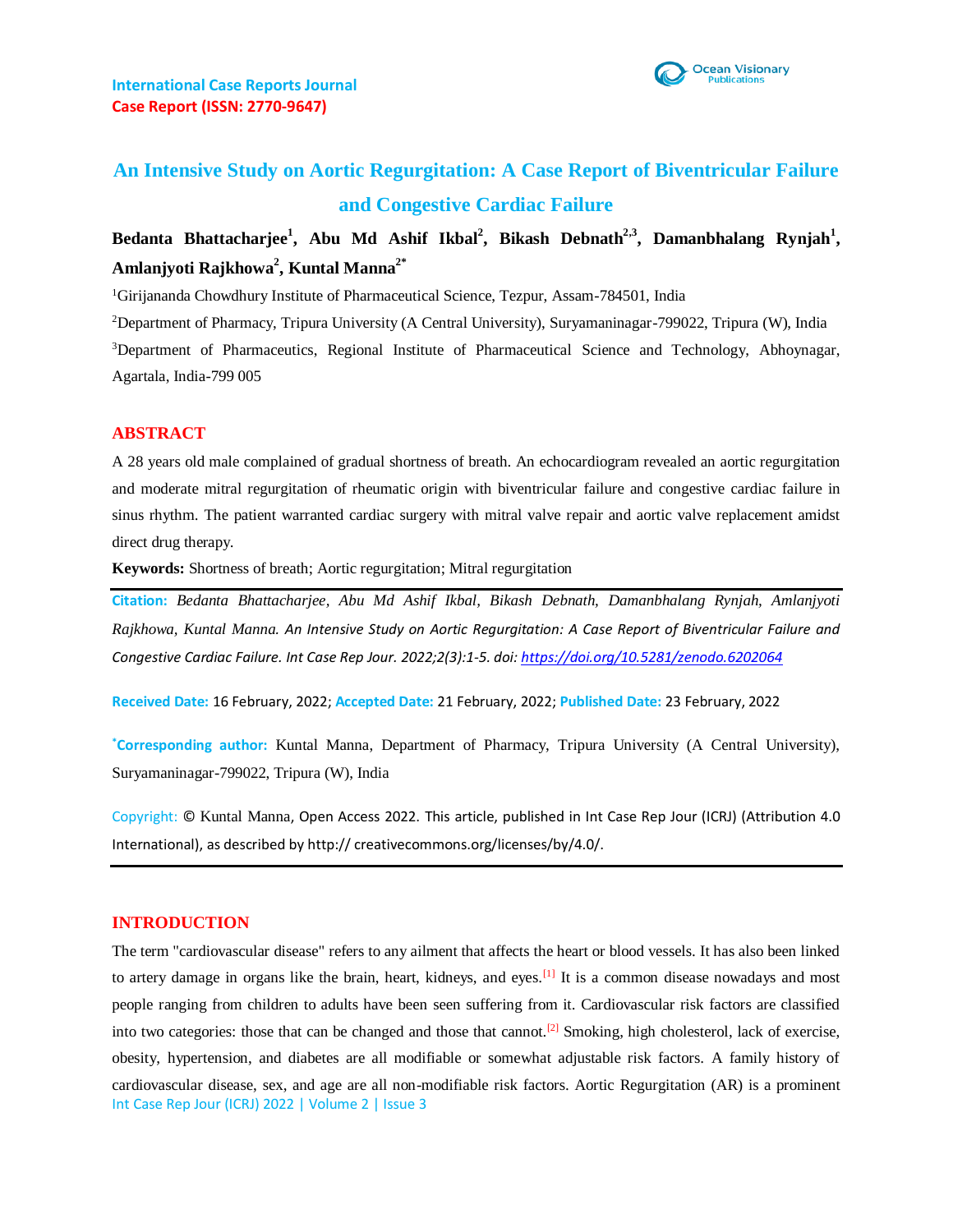

## **International Case Reports Journal Case Report (ISSN: 2770-9647)**

valvular condition caused by a variety of etiologies, which can be classified as primary valve cusp abnormalities or due to abnormalities of the aortic valve supporting structures (*i.e.* the aortic root and annulus).<sup>[3]</sup> Atherosclerotic valve degeneration is the most common cause of aortic regurgitation, particularly in the presence of a bicuspid aortic valve. Aortopathy characterized by dilatation of the aortic root or the proximal ascending aorta is also associated with a bicuspid aortic valve, which can contribute to secondary aortic regurgitation.<sup>[4]</sup> The etiology and hemodynamic/clinical presentation of patients with AR fluctuate depending on the degree of the regurgitation and whether it develops suddenly (acute AR) or gradually (chronic AR), allowing the left ventricle to adjust to the volume overload. Systolic retrograde flow from the left ventricle into the left atrium is referred to as mitral regurgitation. Even though a minor form of this valve illness is commonly encountered in healthy persons, epidemiological data reveal that moderate or severe regurgitation is the most common valve disease in the United States and the second most common kind of valvular heart disease requiring surgery in Europe Regurgitation, whether moderate or severe, is common, and its incidence rises with age.<sup>[5-7]</sup> It was anticipated to affect  $20-25$ million people in the United States in 2000, with that figure expected to nearly double by 2030 due to population aging and expansion.<sup>[6]</sup> Mitral regurgitation is common in young adults in regions where rheumatic fever is endemic.<sup>[8]</sup> Heart failure, also known as congestive heart failure, occurs when the heart muscle fails to pump blood as efficiently as it should. When this happens, blood and fluid can back up in the lungs, causing shortness of breath.<sup>[9]</sup>

#### **CASE PRESENTATION**

Int Case Rep Jour (ICRJ) 2022 | Volume 2 | Issue 3 A 28 years old male, presented with complaints of shortness of breath for almost 3 years which was insidious in onset with a slow progression. For six months, the patient had symptoms like dyspnea while performing some daily activities but from last year the breathing difficulty can be felt even at rest which is worse in the supine position than in the sitting position. Further, the patient also complains of a natural attack of difficulty in breathing for the last two years which the onset is after one to two hours of sleep and awakens the patient. The patient has had a history where four years ago, he was admitted to the hospital several times due to syncope, and about one and a half years ago he had a stroke attack which weaken his body (right half) but recovered over one week. One year ago the patient also had rheumatic fever and complains about joint pain in both the knees and hip. The patient had no history of other diseases like typhoid, malaria, tuberculosis, and others. On examination, the patient was well oriented to time, place, and person, his appearance looks ill, presence of pallor and pulmonary edema, and in normosthenic condition. The patient clinical progression of aortic insufficiency was typical, with gradual distention of the left ventricle and few cardiovascular symptoms. Aortic insufficiency usually proceeds slowly, giving the left ventricle time to widen and tolerate substantial regurgitating volumes while maintaining normal filling pressure. The pulse rate was 80 beats/min having regular rhythm, high volume collapsing pulse, and normal arterial wall. His blood pressure was 170/110 mmHg. After the electrocardiogram (ECG) investigation it was found that in lead V, R wave was equivalent to S and deep wave in  $V_5$  and  $V_6$  along with left ventricular overload, left bundle branch block, corrected QT duration of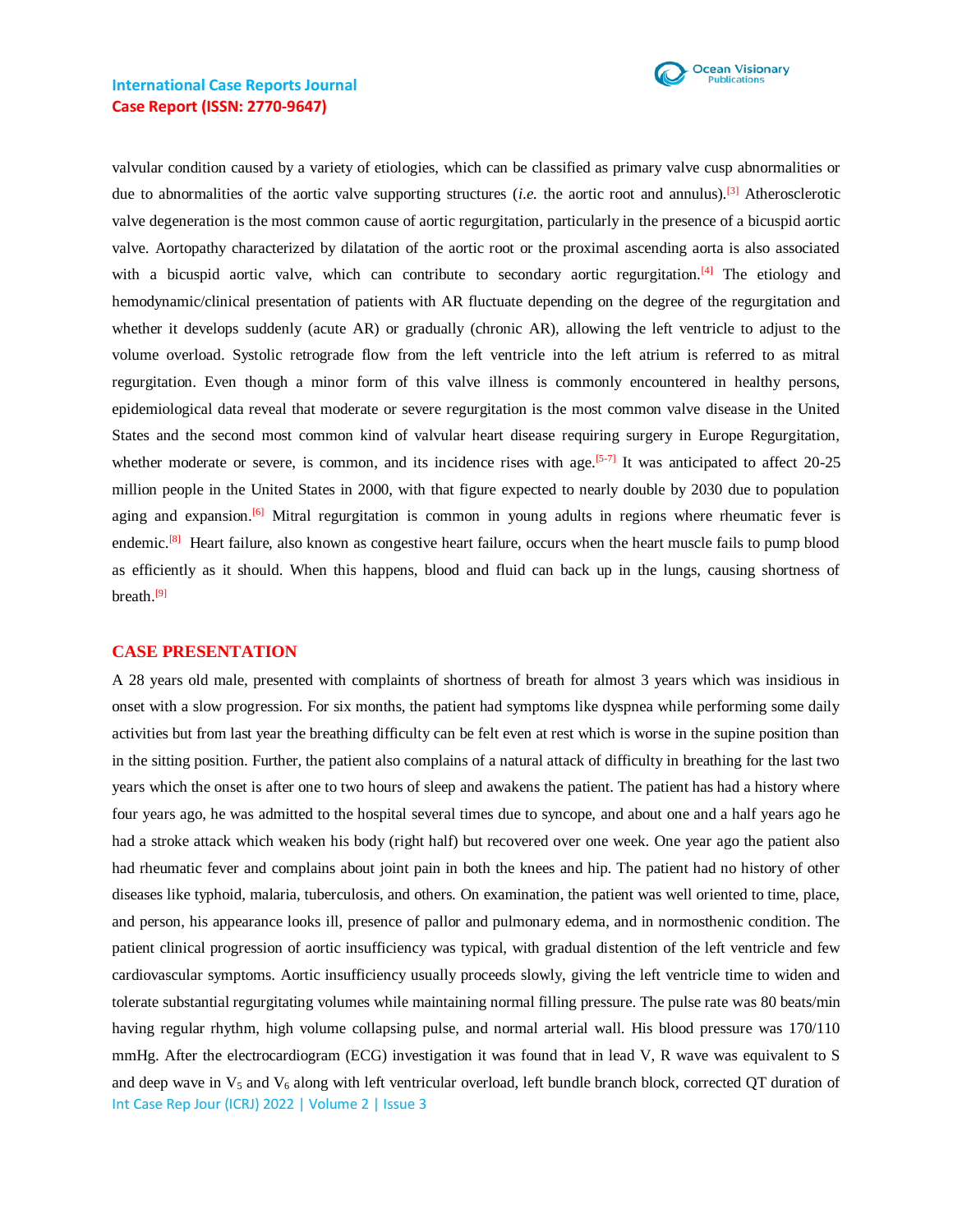

437 ms, QRS duration of 108 ms, and atrial fibrillation rhythm with a mean heart rate of 124 bpm. The echocardiogram report suggested that the patient is suffering from aortic regurgitation and moderate mitral regurgitation of rheumatic origin with biventricular failure and Congestive Cardiac Failure (CCF) in sinus rhythm without any evidence of infective endocarditis. Also, it was found that there was an enlargement in the left atrium with right ventricular hypertrophy. The management of the patient included benzathine penicillin (IM every three weeks), furosemide, ramipril, isosorbide dinitrate, and with restriction to physical activity, salt diet, and excess fluid intake. The patient was also suggested for mitral valve repair and aortic valve replacement.

#### **DISCUSSION**

The diastolic alteration of blood circulation from the aorta into the left ventricle is referred to as aortic regurgitation. Aortic Valve Disease (AVD) or irregularities of the perivalvular system and organs such as the ascending aorta and aortic root can potentially trigger AR.[10] In the Framingham investigation, the occurrence of AR was reported to be 4.9%, with mild and chronic AR prevailing in 0.5% of the study group. In comparison, AR was diagnosed in 8.5% of women and 13% of males. AR becomes more prevalent as people get older, rising around the age of 40-60.[11] Since there is no specific therapy for the severe form of AR, various preventative interventions such as ACE inhibitors, calcium channel blockers, and vasodilators can aid to control uncontrolled hypertension by significantly reducing systolic pressure and enhancing blood flow in the aorta.<sup>[12]</sup> The administration of beta-blocker for blood pressure management in severe AR stages B and C may be less beneficial because of the negative chronotropic response, which results in a higher stroke volume, which raises systolic pressure even more.[13,14] Aortic Valve Replacement (AVR) or Mitral Valve Replacement (MVR) should be recommended to symptomatic individuals who are suited for surgery and vasodilator therapy should be continued for a long period only if left ventricular systolic dysfunction continues after aortic valve replacement. Patients with aortic valve replacement are advised to have surgery as soon as moderate symptoms appear, rather than waiting until significant LV dysfunction develops, because of improved post-surgical recovery rate.<sup>[15]</sup> This case report showed that a 28 years old male developed a severe aortic regurgitation; even though it is mainly seen in a person 40 years and above. The patient was prescribed the following multiple medications to prevent aortic regurgitation from worsening: benzathine penicillin (IM every three weeks) which acts as prophylaxis against recurrence of acute rheumatic fever which may be the main cause of heart failure, ramipril an ACE inhibitor was also prescribed to reduce the systolic pressure in the heart along with furosemide (to reduce pulmomary edema, 20-40 mg OD or BID) and isosorbide dinitrate (20-40 mg, 6 hourly). The patient was also recommended for mitral valve repair surgery, which involves a valvuloplasty and the implantation of an annuloplasty ring to repair the heart's stiff or leaky mitral valve. Mechanical prostheses, such as the Starr Edward valve or the Porcine Bioprosthesis, can be used, and atrial valve replacement, which is performed on asymmetric patients or those with a left ventricular ejection fraction of less than 55 percent or end-systole (ventricular volume  $>55$  percent ml/m<sup>2</sup> after load therapy), is another option.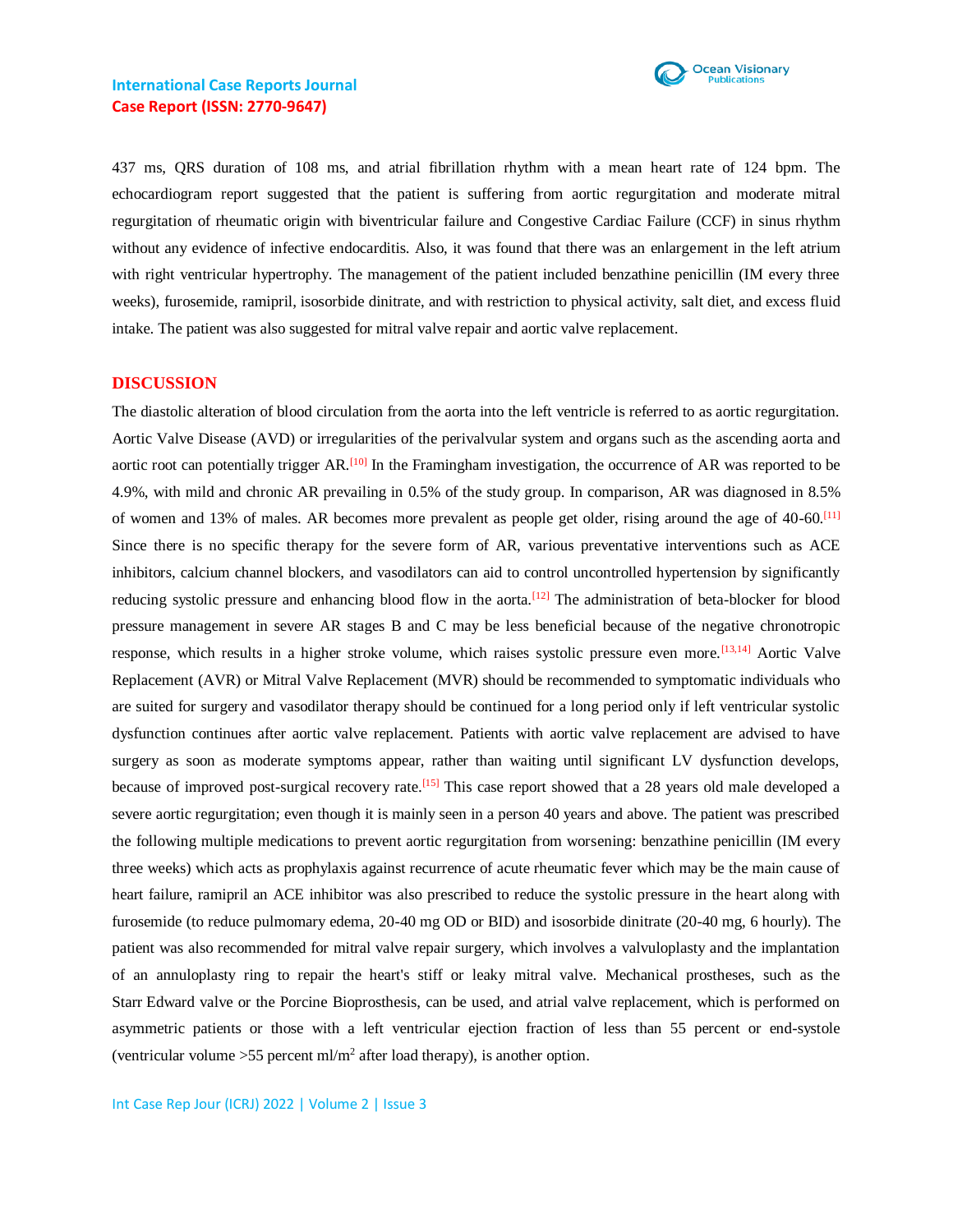

## **CONCLUSION**

We present a case of aortic regurgitation and moderate mitral regurgitation of rheumatic origin with biventricular failure and congestive cardiac failure in sinus rhythm without any evidence of infective endocarditis, the parameters influence of which could be precisely assessed by a thorough electrocardiogram and chest X-ray examination.

#### **REFERENCES**

- 1. Arunachalam S. Cardiovascular Disease Prediction Model Using Machine Learning Algorithms. Int J Res Appl Sci Eng Technol. 2020;8:1006-19.
- 2. Cunningham S. The Epidemiologic Basis of Coronary Disease Prevention. Nuts Clin North Am. 1992;27:153-70.
- 3. [Supino PG, Borer JS, Preibisz J, Bornstein A. The Epidemiology](https://pubmed.ncbi.nlm.nih.gov/17448426/) of Valvular Heart Disease: A Growing [Public Health Problem. Heart Fail Clin. 2006;2\(4\):379–93.](https://pubmed.ncbi.nlm.nih.gov/17448426/)
- 4. [Siu SC, Silversides CK. Bicuspid Aortic Valve Disease. J Am](https://pubmed.ncbi.nlm.nih.gov/20579534/) Coll Cardiol. 2010;55(25):2789-800.
- 5. [A L Klein, D J Burstow, A J Tajik, P K Zachariah, C P Taliercio, C L Taylor, et al. Age-Related](https://pubmed.ncbi.nlm.nih.gov/2310593/)  [Prevalence of Valvular Regurgitation in Normal Subjects: A Comprehensive Color Flow Examination of](https://pubmed.ncbi.nlm.nih.gov/2310593/)  [118 Volunteers. J Am Soc Echocardiogr. 1990;3\(1\):54-63.](https://pubmed.ncbi.nlm.nih.gov/2310593/)
- 6. [Nkomo VT, Gardin JM, Skelton TN, Gottdiener JS, Scott CG, Enriquez-Sarano M. Burden of Valvular](https://pubmed.ncbi.nlm.nih.gov/16980116/)  [Heart Diseases: A Population-Based Study. Lancet.](https://pubmed.ncbi.nlm.nih.gov/16980116/) 2006;368:1005-1011.
- 7. [Bernard Iung, Gabriel Baron, Eric G Butchart, François Delahaye, Christa Gohlke-Bärwolf, Olaf W](https://pubmed.ncbi.nlm.nih.gov/12831818/)  [Levang,, et al. A Prospective Survey of Patients with Valvular Heart Disease in Europe: The](https://pubmed.ncbi.nlm.nih.gov/12831818/) Euro Heart Survey [on Valvular Heart Disease. Eur Heart J. 2003;24\(13\):1231-1243.](https://pubmed.ncbi.nlm.nih.gov/12831818/)
- 8. [Essop MR, Nkomo VT. Rheumatic and Nonrheumatic Valvular Heart Disease: Epidemiology,](https://pubmed.ncbi.nlm.nih.gov/16330700/)  Management, And Prevention [in Africa. Circulation 2005;112\(23\):3584-3591.](https://pubmed.ncbi.nlm.nih.gov/16330700/)
- 9. Gohde JC. HeartJet Corporation: A Hypothetical Biotechnology Company Based on an Innovative Left Ventricular Assist Device. Loyola University Chicago. 2005.
- 10. [Maurer, G. Aortic regurgitation. Heart. 2006;92\(7\):994-1000.](https://pubmed.ncbi.nlm.nih.gov/16775114/)
- 11. [J P Singh, J C Evans, D Levy, M G Larson, L A Freed, D L Fuller, et al. Prevalence and Clinical](https://pubmed.ncbi.nlm.nih.gov/10190406/)  [Determinants of Mitral, Tricuspid, and Aortic Regurgitation \(The](https://pubmed.ncbi.nlm.nih.gov/10190406/) Framingham Heart Study). Am J Cardiol. [1999;83\(6\):897-902.](https://pubmed.ncbi.nlm.nih.gov/10190406/)
- 12. [Varun Maheshwari, Brian Barr, Mukta Srivastava. Acute Valvular Heart Disease. Cardiol Clin.](https://pubmed.ncbi.nlm.nih.gov/29173672/)  [2018;36\(1\):115-127.](https://pubmed.ncbi.nlm.nih.gov/29173672/)
- 13. Scognamiglio R, Rahimtoola SH, Fasoli G, Nistri S, Volta SD. Nifedipine in Asymptomatic Patients with Severe Aortic Regurgitation and Normal Left Ventricular Function. 2010;689-694.